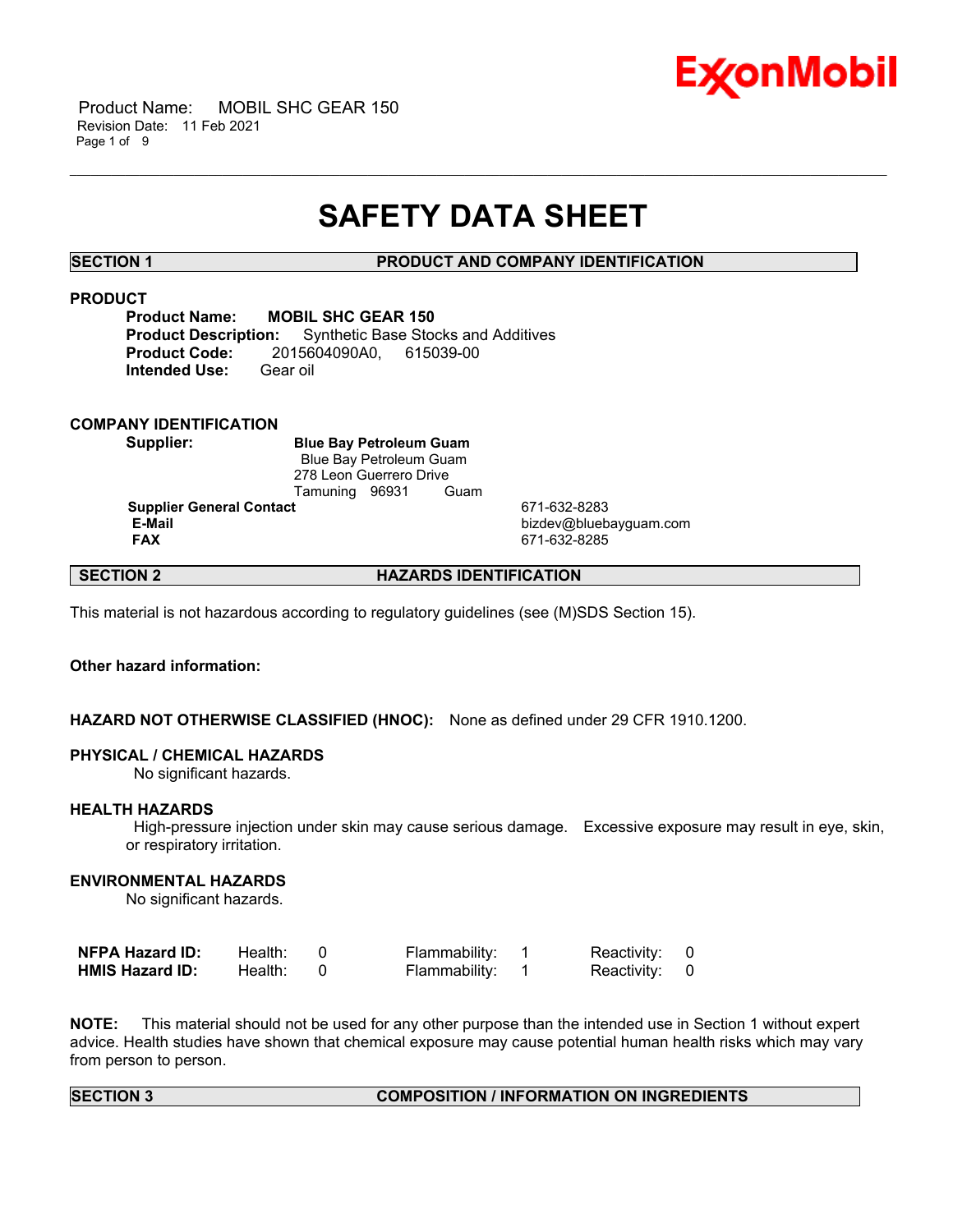

This material is defined as a mixture.

# **Hazardous Substance(s) or Complex Substance(s) required for disclosure**

| <b>Name</b>                            | CAS#       | Concentration* | <b>GHS Hazard Codes</b> |
|----------------------------------------|------------|----------------|-------------------------|
| <b>IBENZENE, C10-14- ALKYL DERIVS.</b> | 68442-69-3 | $0.1 - 5.1\%$  | H304, H315, H400(M)     |
|                                        |            |                | factor 1                |
| <b>IDITRIDECYL ADIPATE</b>             | 16958-92-2 | 10 - < 20%     | None                    |

\_\_\_\_\_\_\_\_\_\_\_\_\_\_\_\_\_\_\_\_\_\_\_\_\_\_\_\_\_\_\_\_\_\_\_\_\_\_\_\_\_\_\_\_\_\_\_\_\_\_\_\_\_\_\_\_\_\_\_\_\_\_\_\_\_\_\_\_\_\_\_\_\_\_\_\_\_\_\_\_\_\_\_\_\_\_\_\_\_\_\_\_\_\_\_\_\_\_\_\_\_\_\_\_\_\_\_\_\_\_\_\_\_\_\_\_\_\_

\* All concentrations are percent by weight unless material is a gas. Gas concentrations are in percent by volume.

As per paragraph (i) of 29 CFR 1910.1200, formulation is considered a trade secret and specific chemical identity and exact percentage (concentration) of composition may have been withheld. Specific chemical identity and exact percentage composition will be provided to health professionals, employees, or designated representatives in accordance with applicable provisions of paragraph (i).

### **SECTION 4 FIRST AID MEASURES**

### **INHALATION**

Remove from further exposure. For those providing assistance, avoid exposure to yourself or others. Use adequate respiratory protection. If respiratory irritation, dizziness, nausea, or unconsciousness occurs, seek immediate medical assistance. If breathing has stopped, assist ventilation with a mechanical device or use mouth-to-mouth resuscitation.

### **SKIN CONTACT**

Wash contact areas with soap and water. If product is injected into or under the skin, or into any part of the body, regardless of the appearance of the wound or its size, the individual should be evaluated immediately by a physician as a surgical emergency. Even though initial symptoms from high pressure injection may be minimal or absent, early surgical treatment within the first few hours may significantly reduce the ultimate extent of injury.

# **EYE CONTACT**

Flush thoroughly with water. If irritation occurs, get medical assistance.

# **INGESTION**

First aid is normally not required. Seek medical attention if discomfort occurs.

**SECTION 5 FIRE FIGHTING MEASURES**

# **EXTINGUISHING MEDIA**

**Appropriate Extinguishing Media:** Use water fog, foam, dry chemical or carbon dioxide (CO2) to extinguish flames.

**Inappropriate Extinguishing Media:** Straight Streams of Water

### **FIRE FIGHTING**

**Fire Fighting Instructions:** Evacuate area. Prevent runoff from fire control or dilution from entering streams, sewers, or drinking water supply. Firefighters should use standard protective equipment and in enclosed spaces, self-contained breathing apparatus (SCBA). Use water spray to cool fire exposed surfaces and to protect personnel.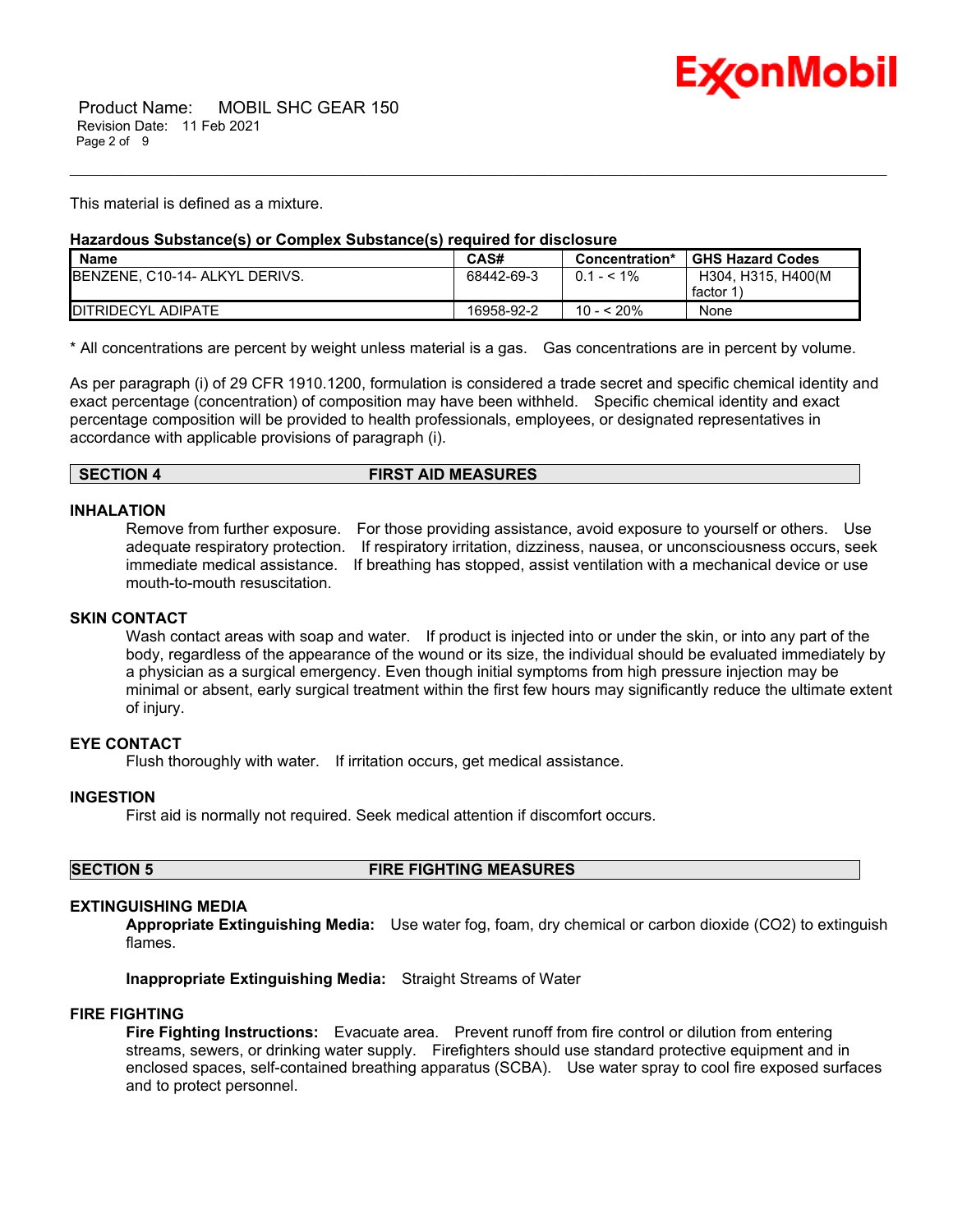

 Product Name: MOBIL SHC GEAR 150 Revision Date: 11 Feb 2021 Page 3 of 9

> **Hazardous Combustion Products:** Aldehydes, Incomplete combustion products, Oxides of carbon, Smoke, Fume, Sulfur oxides

\_\_\_\_\_\_\_\_\_\_\_\_\_\_\_\_\_\_\_\_\_\_\_\_\_\_\_\_\_\_\_\_\_\_\_\_\_\_\_\_\_\_\_\_\_\_\_\_\_\_\_\_\_\_\_\_\_\_\_\_\_\_\_\_\_\_\_\_\_\_\_\_\_\_\_\_\_\_\_\_\_\_\_\_\_\_\_\_\_\_\_\_\_\_\_\_\_\_\_\_\_\_\_\_\_\_\_\_\_\_\_\_\_\_\_\_\_\_

### **FLAMMABILITY PROPERTIES**

**Flash Point [Method]:** >210°C (410°F) [ASTM D-92] **Flammable Limits (Approximate volume % in air):** LEL: 0.9 UEL: 7.0 **Autoignition Temperature:** N/D

# **SECTION 6 ACCIDENTAL RELEASE MEASURES**

### **NOTIFICATION PROCEDURES**

In the event of a spill or accidental release, notify relevant authorities in accordance with all applicable regulations. US regulations require reporting releases of this material to the environment which exceed the applicable reportable quantity or oil spills which could reach any waterway including intermittent dry creeks. The National Response Center can be reached at (800)424-8802.

# **PROTECTIVE MEASURES**

Avoid contact with spilled material. See Section 5 for fire fighting information. See the Hazard Identification Section for Significant Hazards. See Section 4 for First Aid Advice. See Section 8 for advice on the minimum requirements for personal protective equipment. Additional protective measures may be necessary, depending on the specific circumstances and/or the expert judgment of the emergency responders.

### **SPILL MANAGEMENT**

Land Spill: Stop leak if you can do it without risk. Recover by pumping or with suitable absorbent.

**Water Spill:** Stop leak if you can do it without risk. Confine the spill immediately with booms. Warn other shipping. Remove from the surface by skimming or with suitable absorbents. Seek the advice of a specialist before using dispersants.

Water spill and land spill recommendations are based on the most likely spill scenario for this material; however, geographic conditions, wind, temperature, (and in the case of a water spill) wave and current direction and speed may greatly influence the appropriate action to be taken. For this reason, local experts should be consulted. Note: Local regulations may prescribe or limit action to be taken.

#### **ENVIRONMENTAL PRECAUTIONS**

Large Spills: Dike far ahead of liquid spill for later recovery and disposal. Prevent entry into waterways, sewers, basements or confined areas.

### **SECTION 7 HANDLING AND STORAGE**

#### **HANDLING**

 Prevent small spills and leakage to avoid slip hazard. Material can accumulate static charges which may cause an electrical spark (ignition source). When the material is handled in bulk, an electrical spark could ignite any flammable vapors from liquids or residues that may be present (e.g., during switch-loading operations). Use proper bonding and/or ground procedures. However, bonding and grounds may not eliminate the hazard from static accumulation. Consult local applicable standards for guidance. Additional references include American Petroleum Institute 2003 (Protection Against Ignitions Arising out of Static, Lightning and Stray Currents) or National Fire Protection Agency 77 (Recommended Practice on Static Electricity) or CENELEC CLC/TR 50404 (Electrostatics - Code of practice for the avoidance of hazards due to static electricity).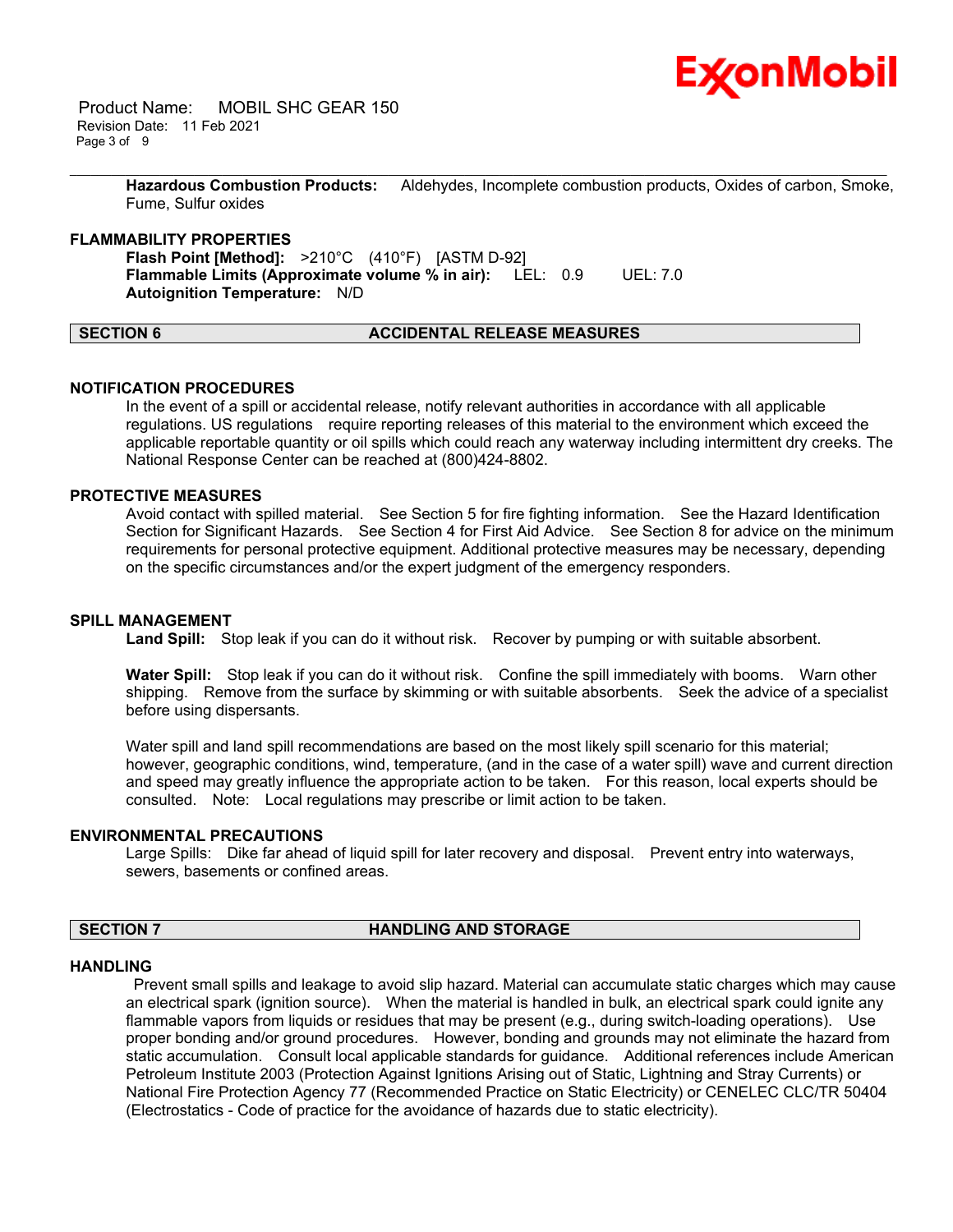

 Product Name: MOBIL SHC GEAR 150 Revision Date: 11 Feb 2021 Page 4 of 9

**Static Accumulator:** This material is a static accumulator.

# **STORAGE**

The type of container used to store the material may affect static accumulation and dissipation. Do not store in open or unlabelled containers.

\_\_\_\_\_\_\_\_\_\_\_\_\_\_\_\_\_\_\_\_\_\_\_\_\_\_\_\_\_\_\_\_\_\_\_\_\_\_\_\_\_\_\_\_\_\_\_\_\_\_\_\_\_\_\_\_\_\_\_\_\_\_\_\_\_\_\_\_\_\_\_\_\_\_\_\_\_\_\_\_\_\_\_\_\_\_\_\_\_\_\_\_\_\_\_\_\_\_\_\_\_\_\_\_\_\_\_\_\_\_\_\_\_\_\_\_\_\_

### **SECTION 8 EXPOSURE CONTROLS / PERSONAL PROTECTION**

### **EXPOSURE LIMIT VALUES**

#### **Exposure limits/standards (Note: Exposure limits are not additive)**

| <b>Substance Name</b>               | Form | / Standard<br>$\mathsf{Limit}'$ |                  | <b>NOTE</b> | <b>Source</b> |
|-------------------------------------|------|---------------------------------|------------------|-------------|---------------|
| <b>ADIPATE</b><br><b>DITRIDECYL</b> |      | <b>TWA</b>                      | $5 \text{ ma/m}$ | N/A         | ExxonMobil    |

**Exposure limits/standards for materials that can be formed when handling this product:** When mists/aerosols can occur the following are recommended:  $5 \text{ mg/m}^3$  - ACGIH TLV (inhalable fraction),  $5 \text{ mg/m}^3$  - OSHA PEL.

NOTE: Limits/standards shown for guidance only. Follow applicable regulations.

No biological limits allocated.

### **ENGINEERING CONTROLS**

The level of protection and types of controls necessary will vary depending upon potential exposure conditions. Control measures to consider:

No special requirements under ordinary conditions of use and with adequate ventilation.

# **PERSONAL PROTECTION**

Personal protective equipment selections vary based on potential exposure conditions such as applications, handling practices, concentration and ventilation. Information on the selection of protective equipment for use with this material, as provided below, is based upon intended, normal usage.

**Respiratory Protection:** If engineering controls do not maintain airborne contaminant concentrations at a level which is adequate to protect worker health, an approved respirator may be appropriate. Respirator selection, use, and maintenance must be in accordance with regulatory requirements, if applicable. Types of respirators to be considered for this material include:

No special requirements under ordinary conditions of use and with adequate ventilation.

For high airborne concentrations, use an approved supplied-air respirator, operated in positive pressure mode. Supplied air respirators with an escape bottle may be appropriate when oxygen levels are inadequate, gas/vapor warning properties are poor, or if air purifying filter capacity/rating may be exceeded.

**Hand Protection:** Any specific glove information provided is based on published literature and glove manufacturer data. Glove suitability and breakthrough time will differ depending on the specific use conditions. Contact the glove manufacturer for specific advice on glove selection and breakthrough times for your use conditions. Inspect and replace worn or damaged gloves. The types of gloves to be considered for this material include: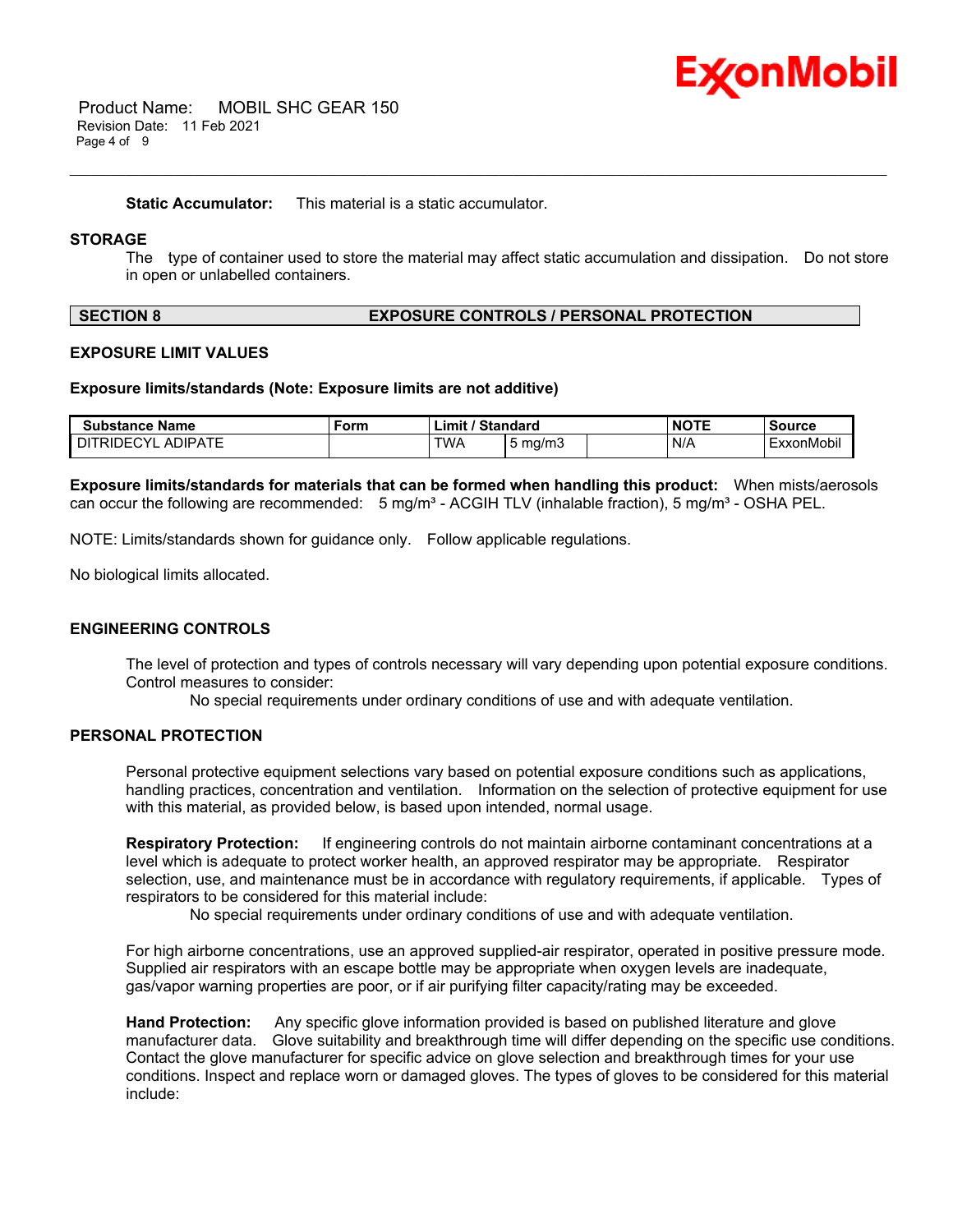

 Product Name: MOBIL SHC GEAR 150 Revision Date: 11 Feb 2021 Page 5 of 9

No protection is ordinarily required under normal conditions of use.

**Eye Protection:** If contact is likely, safety glasses with side shields are recommended.

**Skin and Body Protection:** Any specific clothing information provided is based on published literature or manufacturer data. The types of clothing to be considered for this material include:

\_\_\_\_\_\_\_\_\_\_\_\_\_\_\_\_\_\_\_\_\_\_\_\_\_\_\_\_\_\_\_\_\_\_\_\_\_\_\_\_\_\_\_\_\_\_\_\_\_\_\_\_\_\_\_\_\_\_\_\_\_\_\_\_\_\_\_\_\_\_\_\_\_\_\_\_\_\_\_\_\_\_\_\_\_\_\_\_\_\_\_\_\_\_\_\_\_\_\_\_\_\_\_\_\_\_\_\_\_\_\_\_\_\_\_\_\_\_

 No skin protection is ordinarily required under normal conditions of use. In accordance with good industrial hygiene practices, precautions should be taken to avoid skin contact.

**Specific Hygiene Measures:** Always observe good personal hygiene measures, such as washing after handling the material and before eating, drinking, and/or smoking. Routinely wash work clothing and protective equipment to remove contaminants. Discard contaminated clothing and footwear that cannot be cleaned. Practice good housekeeping.

### **ENVIRONMENTAL CONTROLS**

 Comply with applicable environmental regulations limiting discharge to air, water and soil. Protect the environment by applying appropriate control measures to prevent or limit emissions.

### **SECTION 9 PHYSICAL AND CHEMICAL PROPERTIES**

**Note: Physical and chemical properties are provided for safety, health and environmental considerations only and may not fully represent product specifications. Contact the Supplier for additional information.**

# **GENERAL INFORMATION**

**Physical State:** Liquid **Color:** Colorless to Yellow **Odor:** Characteristic **Odor Threshold:** N/D

### **IMPORTANT HEALTH, SAFETY, AND ENVIRONMENTAL INFORMATION**

**Relative Density (at 15 °C):** 0.85 **Flammability (Solid, Gas):** N/A **Flash Point [Method]:** >210°C (410°F) [ASTM D-92] **Flammable Limits (Approximate volume % in air):** LEL: 0.9 UEL: 7.0 **Autoignition Temperature:** N/D **Boiling Point / Range:** > 316°C (600°F) **Decomposition Temperature:** N/D **Vapor Density (Air = 1):** > 2 at 101 kPa **Vapor Pressure:** < 0.013 kPa (0.1 mm Hg) at 20 °C **Evaporation Rate (n-butyl acetate = 1):** N/D **pH:** N/A **Log Pow (n-Octanol/Water Partition Coefficient):** > 3.5 **Solubility in Water:** Negligible **Viscosity:** 150 cSt (150 mm2/sec) at 40 °C [ASTM D 445] **Oxidizing Properties:** See Hazards Identification Section.

### **OTHER INFORMATION**

**Freezing Point:** N/D **Melting Point:** N/A **Pour Point:** -45°C (-49°F)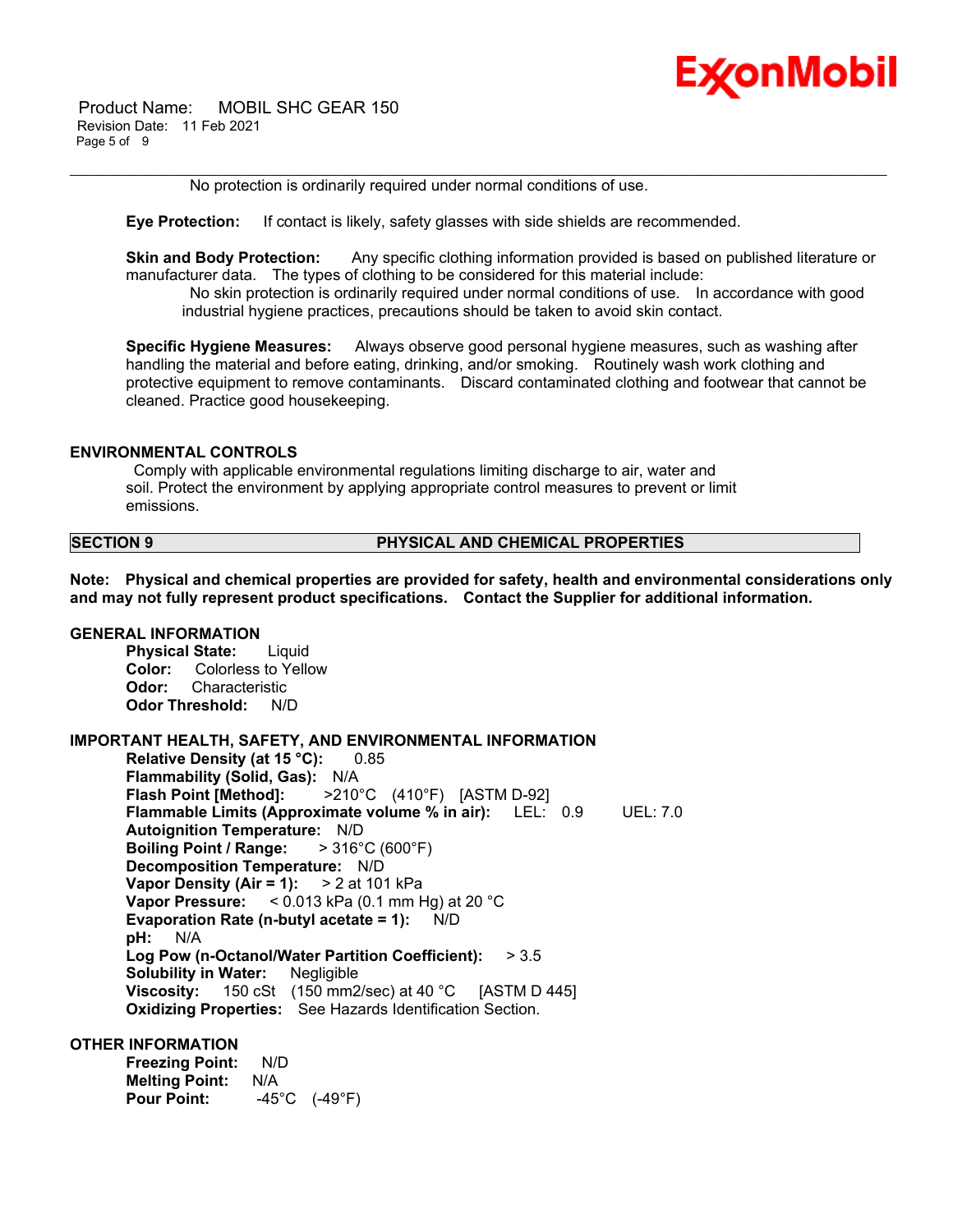

# **SECTION 10 STABILITY AND REACTIVITY**

**REACTIVITY:** See sub-sections below.

**STABILITY:** Material is stable under normal conditions.

**CONDITIONS TO AVOID:** Excessive heat. High energy sources of ignition.

**MATERIALS TO AVOID:** Strong oxidizers

**HAZARDOUS DECOMPOSITION PRODUCTS:** Material does not decompose at ambient temperatures.

**POSSIBILITY OF HAZARDOUS REACTIONS:** Hazardous polymerization will not occur.

# **SECTION 11 TOXICOLOGICAL INFORMATION**

\_\_\_\_\_\_\_\_\_\_\_\_\_\_\_\_\_\_\_\_\_\_\_\_\_\_\_\_\_\_\_\_\_\_\_\_\_\_\_\_\_\_\_\_\_\_\_\_\_\_\_\_\_\_\_\_\_\_\_\_\_\_\_\_\_\_\_\_\_\_\_\_\_\_\_\_\_\_\_\_\_\_\_\_\_\_\_\_\_\_\_\_\_\_\_\_\_\_\_\_\_\_\_\_\_\_\_\_\_\_\_\_\_\_\_\_\_\_

# **INFORMATION ON TOXICOLOGICAL EFFECTS**

| <b>Hazard Class</b>                                               | <b>Conclusion / Remarks</b>                                                                        |
|-------------------------------------------------------------------|----------------------------------------------------------------------------------------------------|
| <b>Inhalation</b>                                                 |                                                                                                    |
| Acute Toxicity: No end point data for<br>lmaterial.               | Minimally Toxic. Based on assessment of the components.                                            |
| Irritation: No end point data for material.                       | Negligible hazard at ambient/normal handling temperatures.                                         |
| Ingestion                                                         |                                                                                                    |
| Acute Toxicity: No end point data for<br>material.                | Minimally Toxic. Based on assessment of the components.                                            |
| <b>Skin</b>                                                       |                                                                                                    |
| Acute Toxicity: No end point data for<br>lmaterial.               | Minimally Toxic. Based on assessment of the components.                                            |
| Skin Corrosion/Irritation: No end point data<br>lfor material.    | Negligible irritation to skin at ambient temperatures. Based on<br>assessment of the components.   |
| Eye                                                               |                                                                                                    |
| Serious Eye Damage/Irritation: No end point<br>data for material. | May cause mild, short-lasting discomfort to eyes. Based on<br>assessment of the components.        |
| <b>Sensitization</b>                                              |                                                                                                    |
| Respiratory Sensitization: No end point data<br>for material.     | Not expected to be a respiratory sensitizer.                                                       |
| Skin Sensitization: No end point data for<br>Imaterial.           | Not expected to be a skin sensitizer. Based on assessment of the<br>components.                    |
| <b>Aspiration: Data available.</b>                                | Not expected to be an aspiration hazard. Based on physico-<br>chemical properties of the material. |
| Germ Cell Mutagenicity: No end point data<br>for material.        | Not expected to be a germ cell mutagen. Based on assessment of<br>the components.                  |
| Carcinogenicity: No end point data for<br>material.               | Not expected to cause cancer. Based on assessment of the<br>components.                            |
| Reproductive Toxicity: No end point data<br>lfor material.        | Not expected to be a reproductive toxicant. Based on assessment<br>of the components.              |
| Lactation: No end point data for material.                        | Not expected to cause harm to breast-fed children.                                                 |
| <b>Specific Target Organ Toxicity (STOT)</b>                      |                                                                                                    |
| Single Exposure: No end point data for<br>material.               | Not expected to cause organ damage from a single exposure.                                         |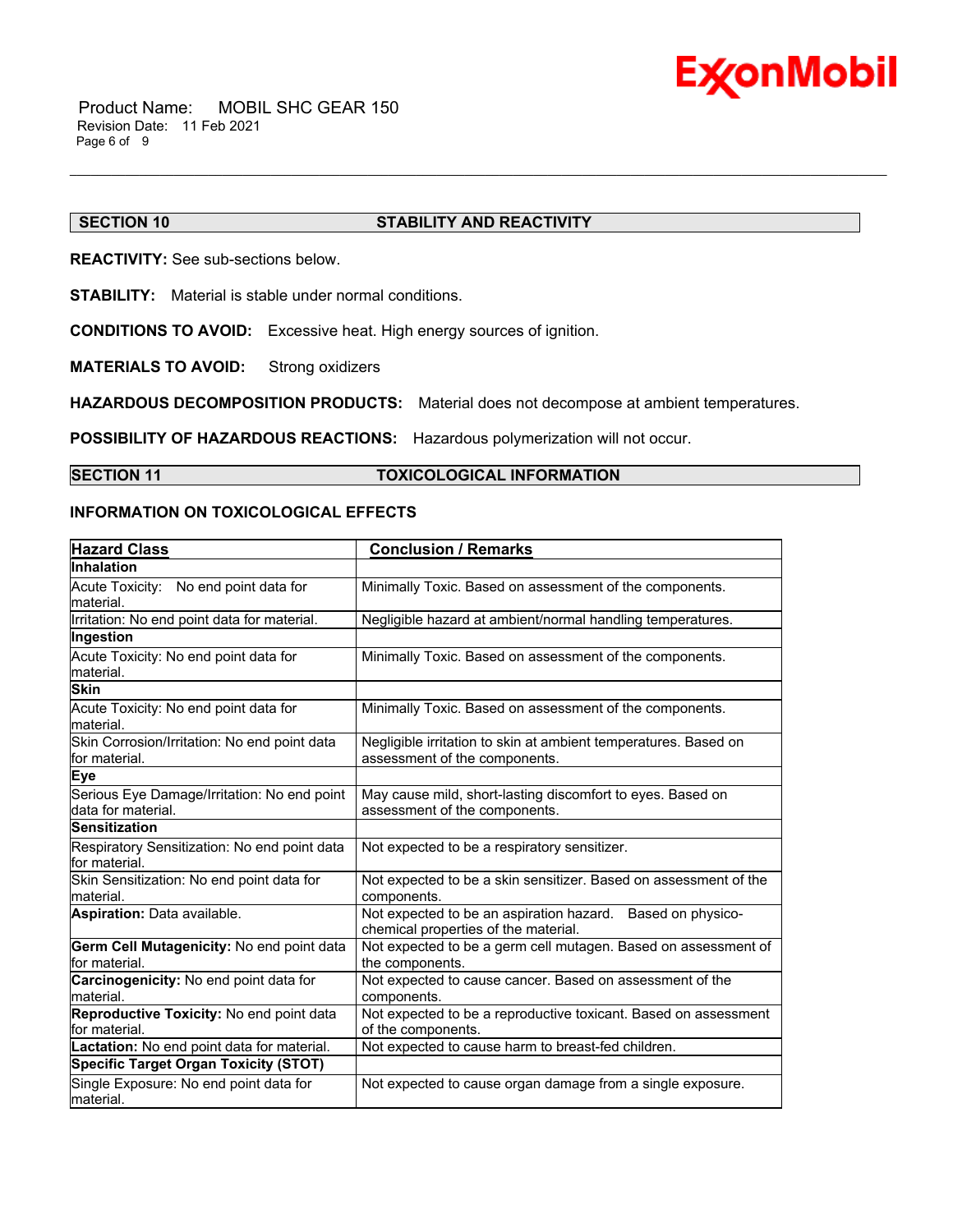

 Product Name: MOBIL SHC GEAR 150 Revision Date: 11 Feb 2021 Page 7 of 9

| Repeated Exposure: No end point data for | Not expected to cause organ damage from prolonged or repeated |  |
|------------------------------------------|---------------------------------------------------------------|--|
| material.                                | exposure. Based on assessment of the components.              |  |

#### **OTHER INFORMATION For the product itself:**

Repeated and/or prolonged exposure may cause irritation to the skin, eyes, or respiratory tract. **Contains:**

Synthetic base oils: Not expected to cause significant health effects under conditions of normal use, based on laboratory studies with the same or similar materials. Not mutagenic or genotoxic. Not sensitizing in test animals and humans.

**The following ingredients are cited on the lists below:** None.

|               | --REGULATORY LISTS SEARCHED-- |               |
|---------------|-------------------------------|---------------|
| 1 = NTP CARC  | $3 = IARC 1$                  | $5 = IARC2B$  |
| $2 = NTP$ SUS | $4 = IARC 2A$                 | 6 = OSHA CARC |

**SECTION 12 ECOLOGICAL INFORMATION** 

The information given is based on data for the material, components of the material, or for similar materials, through the application of bridging principals.

# **ECOTOXICITY**

Material -- Not expected to be harmful to aquatic organisms.

# **MOBILITY**

 Base oil component -- Low solubility and floats and is expected to migrate from water to the land. Expected to partition to sediment and wastewater solids.

**SECTION 13 DISPOSAL CONSIDERATIONS** 

Disposal recommendations based on material as supplied. Disposal must be in accordance with current applicable laws and regulations, and material characteristics at time of disposal.

# **DISPOSAL RECOMMENDATIONS**

 Product is suitable for burning in an enclosed controlled burner for fuel value or disposal by supervised incineration at very high temperatures to prevent formation of undesirable combustion products. Protect the environment. Dispose of used oil at designated sites. Minimize skin contact. Do not mix used oils with solvents, brake fluids or coolants.

# **REGULATORY DISPOSAL INFORMATION**

 RCRA Information: The unused product, in our opinion, is not specifically listed by the EPA as a hazardous waste (40 CFR, Part 261D), nor is it formulated to contain materials which are listed as hazardous wastes. It does not exhibit the hazardous characteristics of ignitability, corrositivity or reactivity and is not formulated with contaminants as determined by the Toxicity Characteristic Leaching Procedure (TCLP). However, used product may be regulated.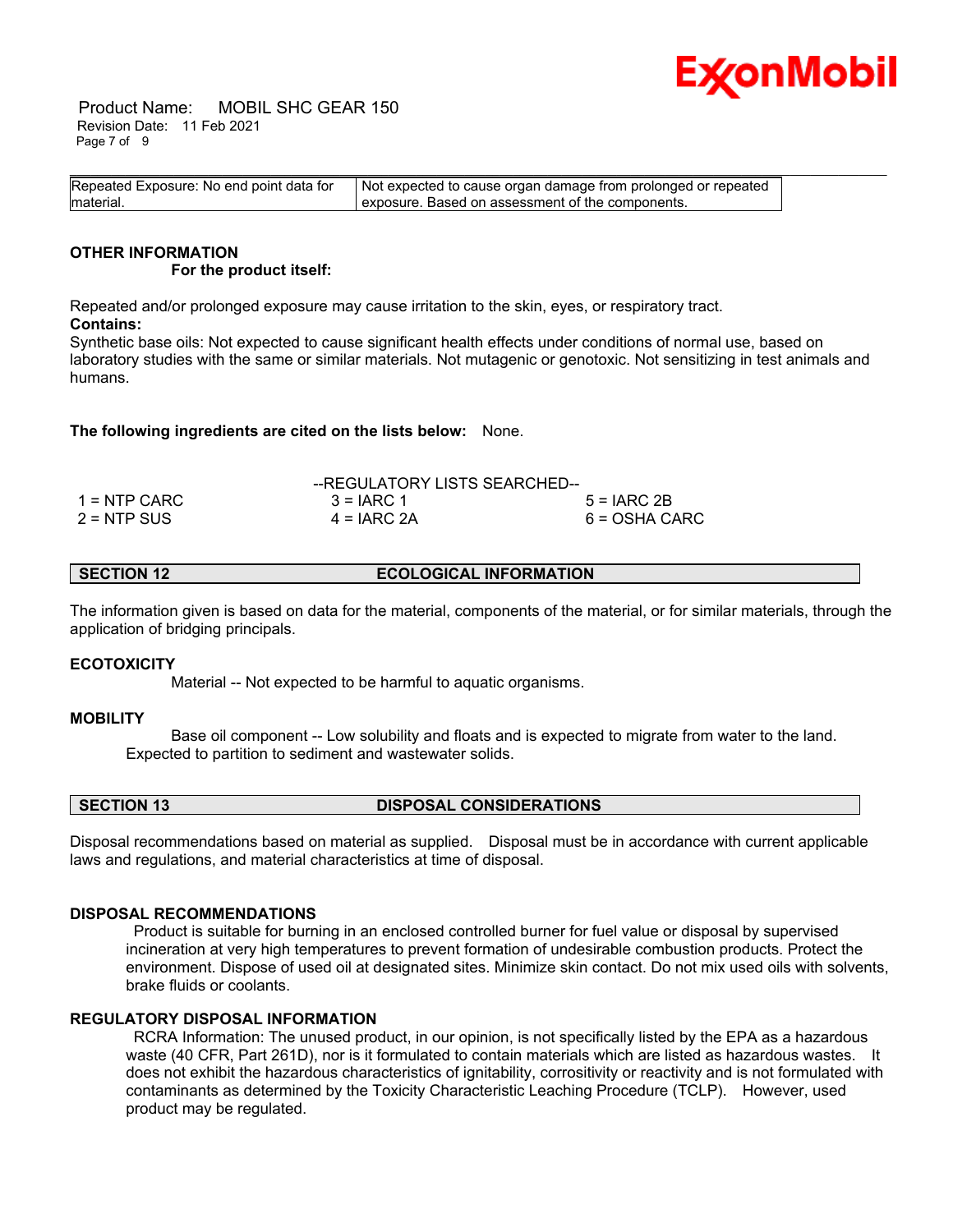

 Product Name: MOBIL SHC GEAR 150 Revision Date: 11 Feb 2021 Page 8 of 9

**Empty Container Warning** Empty Container Warning (where applicable): Empty containers may contain residue and can be dangerous. Do not attempt to refill or clean containers without proper instructions. Empty drums should be completely drained and safely stored until appropriately reconditioned or disposed. Empty containers should be taken for recycling, recovery, or disposal through suitably qualified or licensed contractor and in accordance with governmental regulations. DO NOT PRESSURISE, CUT, WELD, BRAZE, SOLDER, DRILL, GRIND, OR EXPOSE SUCH CONTAINERS TO HEAT, FLAME, SPARKS, STATIC ELECTRICITY, OR OTHER SOURCES OF IGNITION. THEY MAY EXPLODE AND CAUSE INJURY OR DEATH.

\_\_\_\_\_\_\_\_\_\_\_\_\_\_\_\_\_\_\_\_\_\_\_\_\_\_\_\_\_\_\_\_\_\_\_\_\_\_\_\_\_\_\_\_\_\_\_\_\_\_\_\_\_\_\_\_\_\_\_\_\_\_\_\_\_\_\_\_\_\_\_\_\_\_\_\_\_\_\_\_\_\_\_\_\_\_\_\_\_\_\_\_\_\_\_\_\_\_\_\_\_\_\_\_\_\_\_\_\_\_\_\_\_\_\_\_\_\_

| <b>SECTION 14</b> | <b>TRANSPORT INFORMATION</b> |
|-------------------|------------------------------|

- **LAND (DOT):** Not Regulated for Land Transport
- **LAND (TDG):** Not Regulated for Land Transport
- **SEA (IMDG):** Not Regulated for Sea Transport according to IMDG-Code

**Marine Pollutant:** No

**AIR (IATA):** Not Regulated for Air Transport

### **SECTION 15 REGULATORY INFORMATION**

**OSHA HAZARD COMMUNICATION STANDARD:** This material is not considered hazardous in accordance with OSHA HazCom 2012, 29 CFR 1910.1200.

**Listed or exempt from listing/notification on the following chemical inventories:** AIIC, DSL, ENCS, IECSC, ISHL, KECI, TCSI, TSCA

### **Special Cases:**

| Inventorv<br>rv       | Status                                |
|-----------------------|---------------------------------------|
| <b>DICCC</b><br>יו∪∪∴ | -<br>Apply<br>.ctrictions<br>rictions |

**SARA 302:** No chemicals in this material are subject to the reporting requirements of SARA Title III, Section 302

# **SARA (311/312) REPORTABLE GHS HAZARD CLASSES:** None.

**SARA (313) TOXIC RELEASE INVENTORY:** This material contains no chemicals subject to the supplier notification requirements of the SARA 313 Toxic Release Program.

**The following ingredients are cited on the lists below:** None.

|               |                | --REGULATORY LISTS SEARCHED-- |               |  |  |
|---------------|----------------|-------------------------------|---------------|--|--|
| 1 = ACGIH ALL | $6 = TSCA 5a2$ | $11$ = CA P65 REPRO           | $16$ = MN RTK |  |  |